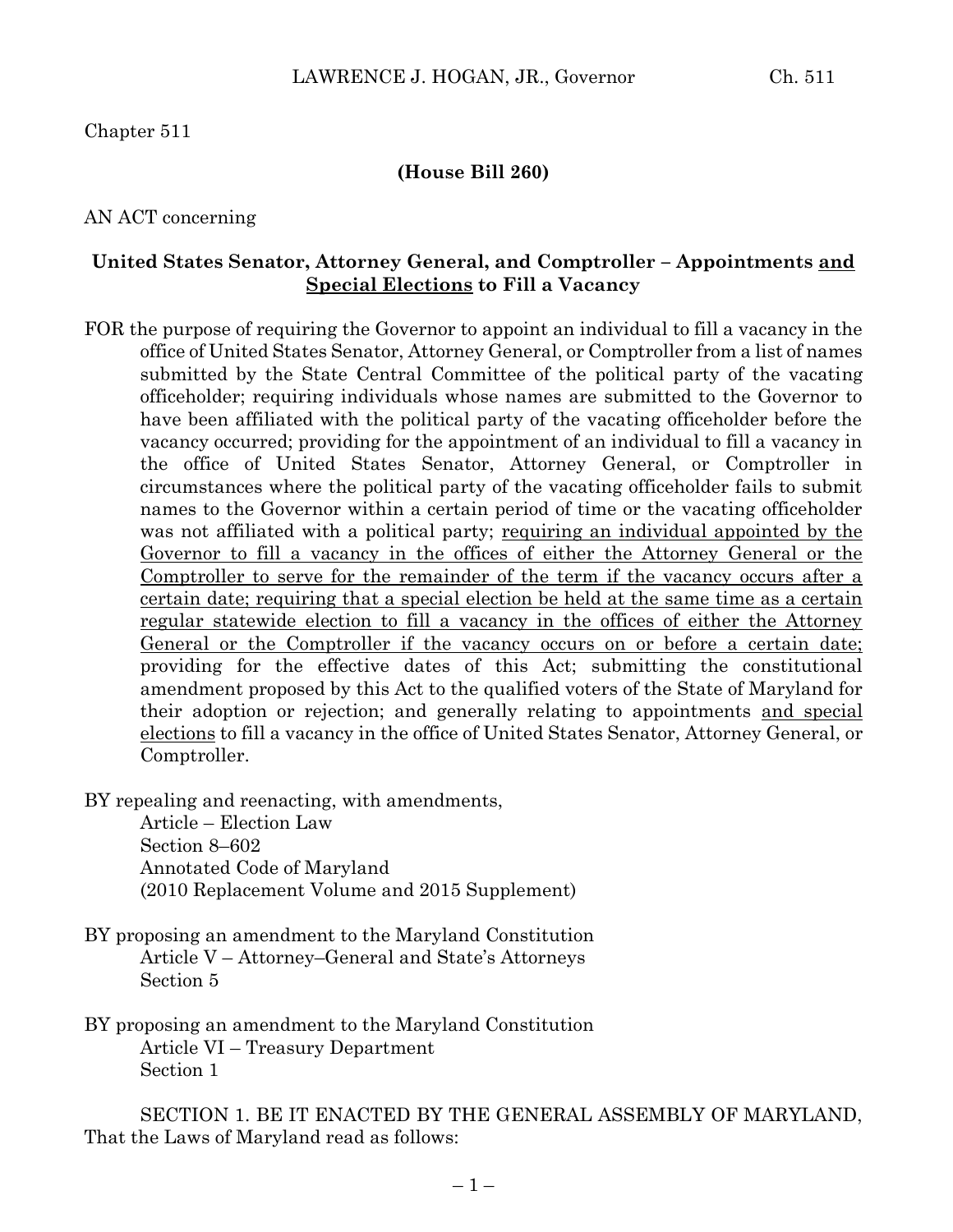### **Article – Election Law**

8–602.

(a) (1) **(I)** If there is a vacancy in the office of United States Senator, the Governor shall appoint an eligible individual to fill the vacancy **AS PROVIDED IN THIS PARAGRAPH**.

**(II) THE GOVERNOR SHALL APPOINT ONE OF THREE INDIVIDUALS WHOSE NAMES ARE SUBMITTED TO THE GOVERNOR IN WRITING, WITHIN 30 DAYS AFTER THE OCCURRENCE OF THE VACANCY, BY THE STATE CENTRAL COMMITTEE OF THE POLITICAL PARTY, IF ANY, WITH WHICH THE VACATING SENATOR HAD BEEN AFFILIATED AT THE TIME OF THE SENATOR'S LAST ELECTION OR APPOINTMENT.**

**(III) EACH INDIVIDUAL WHOSE NAME IS SUBMITTED TO THE GOVERNOR MUST HAVE BEEN A REGISTERED VOTER AFFILIATED WITH THE POLITICAL PARTY OF THE VACATING SENATOR ON THE DATE IMMEDIATELY PRECEDING THE DATE ON WHICH THE VACANCY OCCURRED.**

**(IV) THE GOVERNOR SHALL MAKE THE APPOINTMENT WITHIN 15 DAYS AFTER NAMES ARE SUBMITTED BY THE STATE CENTRAL COMMITTEE OF THE APPROPRIATE POLITICAL PARTY.**

**(V) IF NAMES ARE NOT SUBMITTED BY THE STATE CENTRAL COMMITTEE OF THE APPROPRIATE POLITICAL PARTY WITHIN 30 DAYS AFTER THE OCCURRENCE OF THE VACANCY, THE GOVERNOR SHALL APPOINT WITHIN ANOTHER PERIOD OF 15 DAYS ANY QUALIFIED INDIVIDUAL WHO WAS A REGISTERED VOTER AFFILIATED WITH THE POLITICAL PARTY OF THE VACATING SENATOR ON THE DATE IMMEDIATELY PRECEDING THE DATE ON WHICH THE VACANCY OCCURRED.**

**(VI) IF THE VACATING SENATOR WAS NOT AFFILIATED WITH A POLITICAL PARTY AT THE TIME OF THE SENATOR'S LAST ELECTION OR APPOINTMENT, THE GOVERNOR SHALL APPOINT ANY QUALIFIED INDIVIDUAL WITHIN 15 DAYS AFTER THE OCCURRENCE OF THE VACANCY.**

(2) Except as provided in paragraph (3) of this subsection, the appointed individual shall serve until a successor is elected pursuant to subsection (b) of this section to fill the remainder of the term.

(3) The appointed individual shall serve for the remainder of the term if the vacancy occurs after the date that is 21 days before the deadline for filing certificates of candidacy for the election that is held in the fourth year of the term.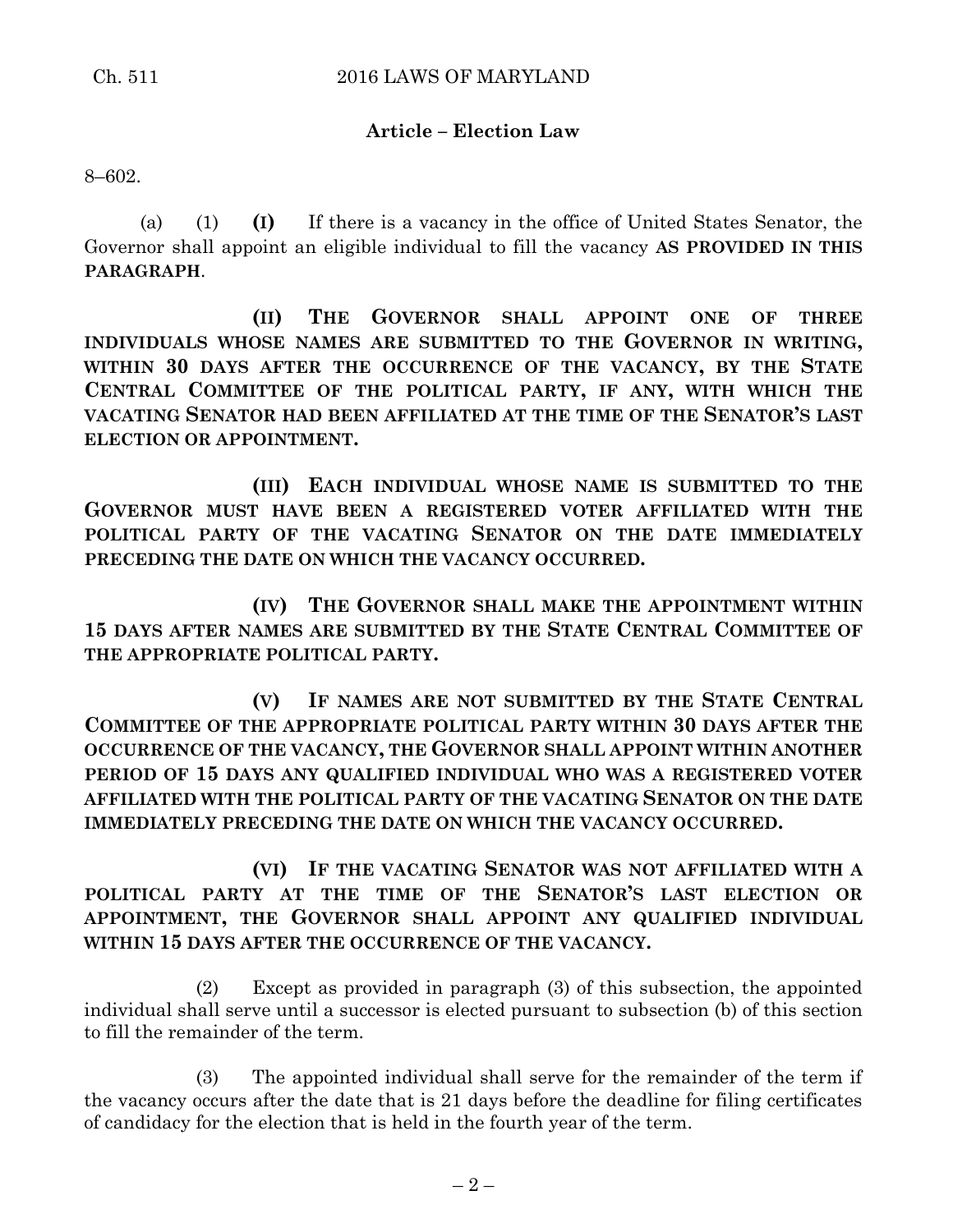(b) If the vacancy occurs **ON OR** before the date that is 21 days before the deadline for filing certificates of candidacy for the next succeeding regular statewide election, the Governor shall issue a proclamation immediately after the occurrence of the vacancy declaring that a special primary election and a special general election shall be held at the same time as the next regular statewide primary election and regular statewide general election.

SECTION 2. AND BE IT FURTHER ENACTED, (Three–fifths of all the members elected to each of the two Houses concurring), That it be proposed that the Maryland Constitution read as follows:

### **Article V – Attorney–General and State's Attorneys**

5.

**(A)** In case of vacancy in the office of Attorney General, occasioned by death, resignation, removal from the State, or from office, or other disqualification, the Governor shall appoint **[**a person**] AN INDIVIDUAL** to fill the vacancy for the **[**residue**] REMAINDER** of the term **AS PROVIDED IN THIS SECTION**.

**(B) THE GOVERNOR SHALL APPOINT ONE OF THREE INDIVIDUALS WHOSE NAMES ARE SUBMITTED TO THE GOVERNOR IN WRITING, WITHIN 30 DAYS AFTER THE OCCURRENCE OF THE VACANCY, BY THE STATE CENTRAL COMMITTEE OF THE POLITICAL PARTY, IF ANY, WITH WHICH THE VACATING ATTORNEY GENERAL HAD BEEN AFFILIATED AT THE TIME OF THE ATTORNEY GENERAL'S LAST ELECTION OR APPOINTMENT.**

**(C) EACH INDIVIDUAL WHOSE NAME IS SUBMITTED TO THE GOVERNOR MUST HAVE BEEN A REGISTERED VOTER AFFILIATED WITH THE POLITICAL PARTY OF THE VACATING ATTORNEY GENERAL ON THE DATE IMMEDIATELY PRECEDING THE DATE ON WHICH THE VACANCY OCCURRED.**

**(D) THE GOVERNOR SHALL MAKE THE APPOINTMENT WITHIN 15 DAYS AFTER NAMES ARE SUBMITTED BY THE STATE CENTRAL COMMITTEE OF THE APPROPRIATE POLITICAL PARTY.**

**(E) IF NAMES ARE NOT SUBMITTED BY THE STATE CENTRAL COMMITTEE OF THE APPROPRIATE POLITICAL PARTY WITHIN 30 DAYS AFTER THE OCCURRENCE OF THE VACANCY, THE GOVERNOR SHALL APPOINT WITHIN ANOTHER PERIOD OF 15 DAYS ANY QUALIFIED INDIVIDUAL WHO WAS A REGISTERED VOTER AFFILIATED WITH THE POLITICAL PARTY OF THE VACATING ATTORNEY GENERAL ON THE DATE IMMEDIATELY PRECEDING THE DATE ON WHICH THE VACANCY OCCURRED.**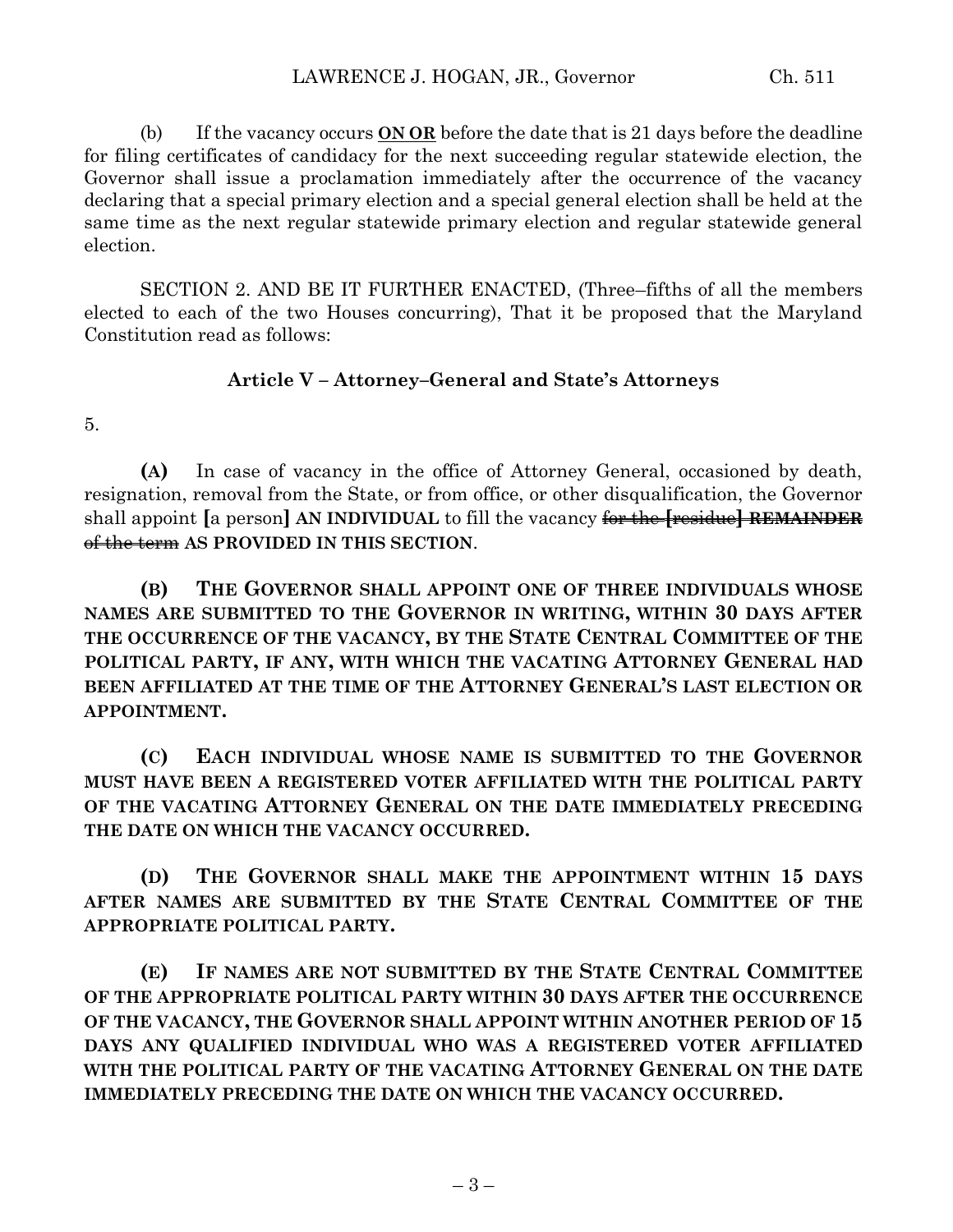**(F) IF THE VACATING ATTORNEY GENERAL WAS NOT AFFILIATED WITH A POLITICAL PARTY AT THE TIME OF THE ATTORNEY GENERAL'S LAST ELECTION OR APPOINTMENT, THE GOVERNOR SHALL APPOINT ANY QUALIFIED INDIVIDUAL WITHIN 15 DAYS AFTER THE OCCURRENCE OF THE VACANCY.**

**(G) EXCEPT AS PROVIDED IN SUBSECTION (H) OF THIS SECTION, AN INDIVIDUAL APPOINTED UNDER THIS SECTION SHALL SERVE UNTIL A SUCCESSOR IS ELECTED UNDER SUBSECTION (I) OF THIS SECTION TO FILL THE REMAINDER OF THE TERM.**

# **(H) AN INDIVIDUAL APPOINTED UNDER THIS SECTION SHALL SERVE FOR THE REMAINDER OF THE TERM IF THE VACANCY OCCURS AFTER THE DATE THAT IS 21 DAYS BEFORE THE DEADLINE FOR FILING CERTIFICATES OF CANDIDACY FOR THE REGULAR STATEWIDE ELECTION THAT IS HELD IN THE SECOND YEAR OF THE TERM.**

**(I) IF THE VACANCY OCCURS ON OR BEFORE THE DATE THAT IS 21 DAYS BEFORE THE DEADLINE FOR FILING CERTIFICATES OF CANDIDACY FOR THE REGULAR STATEWIDE ELECTION THAT IS HELD IN THE SECOND YEAR OF THE TERM, THE GOVERNOR SHALL ISSUE A PROCLAMATION IMMEDIATELY AFTER THE OCCURRENCE OF THE VACANCY DECLARING THAT A SPECIAL PRIMARY ELECTION AND A SPECIAL GENERAL ELECTION SHALL BE HELD AT THE SAME TIME AS THE REGULAR STATEWIDE PRIMARY ELECTION AND REGULAR STATEWIDE GENERAL ELECTION THAT ARE HELD IN THE SECOND YEAR OF THE TERM.**

## **Article VI – Treasury Department**

1.

**(A)** There shall be a Treasury Department, consisting of a Comptroller chosen by the qualified electors of the State, who shall receive such salary as may be fixed by law; and a Treasurer, to be appointed on joint ballot by the two Houses of the Legislature at each regular session in which begins the term of the Governor, who shall receive such salary as may be fixed by law.

**(B)** The terms of office of the Comptroller and Treasurer shall be for four years, and until their successors shall qualify; and neither of the officers shall be allowed, or receive any fees, commissions or perquisites of any kind in addition to his salary for the performance of any duty or services whatsoever.

**(C) (1)** In case of a vacancy in the office of the Comptroller by death or otherwise, the Governor, by and with the advice and consent of the Senate, shall fill such vacancy by appointment AS PROVIDED IN THIS SUBSECTION<del>, to continue until another</del> election and until the qualification of the successor.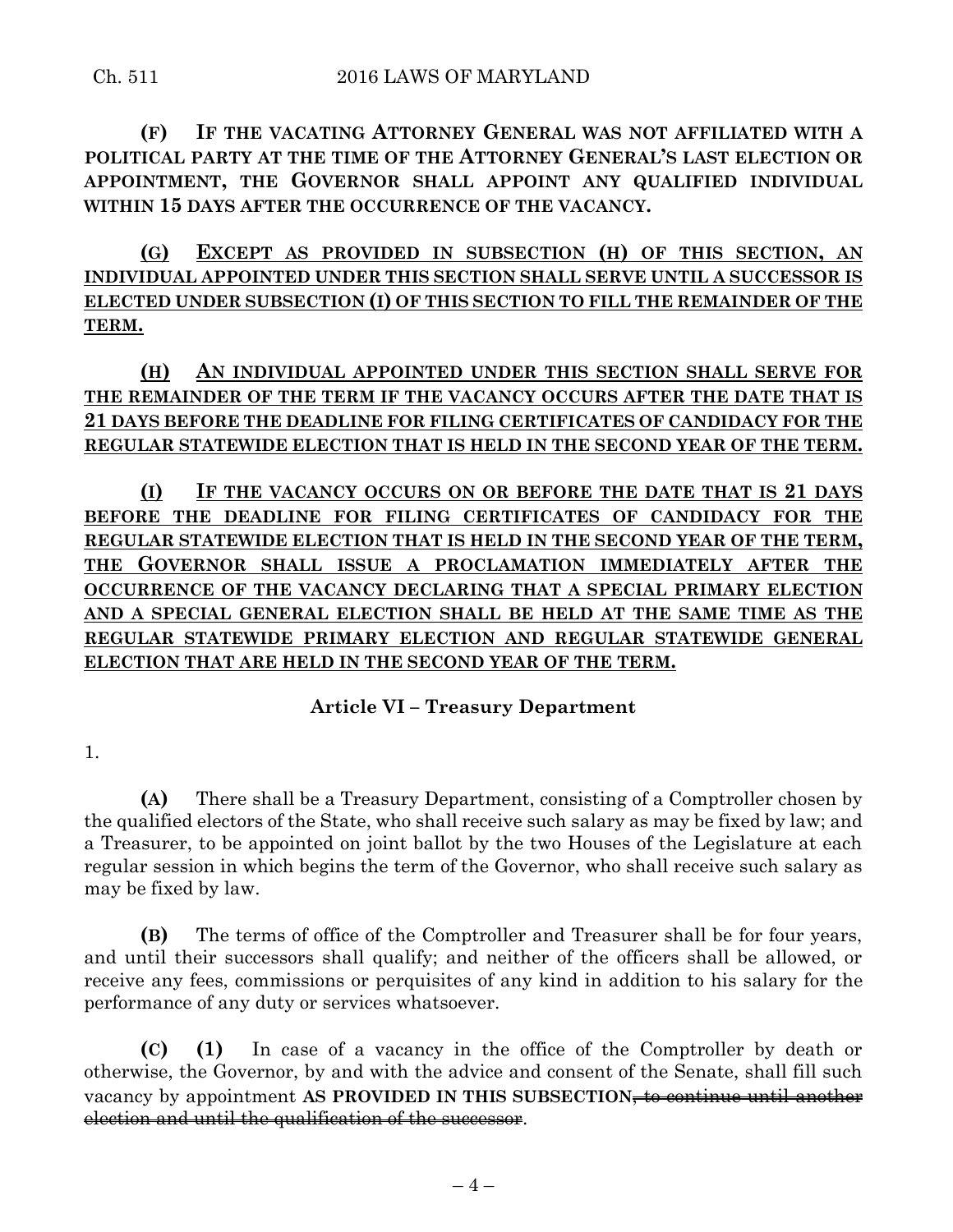**(2) THE GOVERNOR SHALL APPOINT ONE OF THREE INDIVIDUALS WHOSE NAMES ARE SUBMITTED TO THE GOVERNOR IN WRITING, WITHIN 30 DAYS AFTER THE OCCURRENCE OF THE VACANCY, BY THE STATE CENTRAL COMMITTEE OF THE POLITICAL PARTY, IF ANY, WITH WHICH THE VACATING COMPTROLLER HAD BEEN AFFILIATED AT THE TIME OF THE COMPTROLLER'S LAST ELECTION OR APPOINTMENT.**

**(3) EACH INDIVIDUAL WHOSE NAME IS SUBMITTED TO THE GOVERNOR MUST HAVE BEEN A REGISTERED VOTER AFFILIATED WITH THE POLITICAL PARTY OF THE VACATING COMPTROLLER ON THE DATE IMMEDIATELY PRECEDING THE DATE ON WHICH THE VACANCY OCCURRED.**

**(4) THE GOVERNOR SHALL MAKE THE APPOINTMENT WITHIN 15 DAYS AFTER NAMES ARE SUBMITTED BY THE STATE CENTRAL COMMITTEE OF THE APPROPRIATE POLITICAL PARTY.**

**(5) IF NAMES ARE NOT SUBMITTED BY THE STATE CENTRAL COMMITTEE OF THE APPROPRIATE POLITICAL PARTY WITHIN 30 DAYS AFTER THE OCCURRENCE OF THE VACANCY, THE GOVERNOR SHALL APPOINT WITHIN ANOTHER PERIOD OF 15 DAYS ANY QUALIFIED INDIVIDUAL WHO WAS A REGISTERED VOTER AFFILIATED WITH THE POLITICAL PARTY OF THE VACATING COMPTROLLER ON THE DATE IMMEDIATELY PRECEDING THE DATE ON WHICH THE VACANCY OCCURRED.**

**(6) IF THE VACATING COMPTROLLER WAS NOT AFFILIATED WITH A POLITICAL PARTY AT THE TIME OF THE COMPTROLLER'S LAST ELECTION OR APPOINTMENT, THE GOVERNOR SHALL APPOINT ANY QUALIFIED INDIVIDUAL WITHIN 15 DAYS AFTER THE OCCURRENCE OF THE VACANCY.**

**(7) EXCEPT AS PROVIDED IN PARAGRAPH (8) OF THIS SUBSECTION, AN INDIVIDUAL APPOINTED UNDER THIS SUBSECTION SHALL SERVE UNTIL A SUCCESSOR IS ELECTED UNDER PARAGRAPH (9) OF THIS SUBSECTION TO FILL THE REMAINDER OF THE TERM.**

**(8) AN INDIVIDUAL APPOINTED UNDER THIS SUBSECTION SHALL SERVE FOR THE REMAINDER OF THE TERM IF THE VACANCY OCCURS AFTER THE DATE THAT IS 21 DAYS BEFORE THE DEADLINE FOR FILING CERTIFICATES OF CANDIDACY FOR THE REGULAR STATEWIDE ELECTION THAT IS HELD IN THE SECOND YEAR OF THE TERM.**

**(9) IF THE VACANCY OCCURS ON OR BEFORE THE DATE THAT IS 21 DAYS BEFORE THE DEADLINE FOR FILING CERTIFICATES OF CANDIDACY FOR THE REGULAR STATEWIDE ELECTION THAT IS HELD IN THE SECOND YEAR OF THE TERM, THE GOVERNOR SHALL ISSUE A PROCLAMATION IMMEDIATELY AFTER THE**